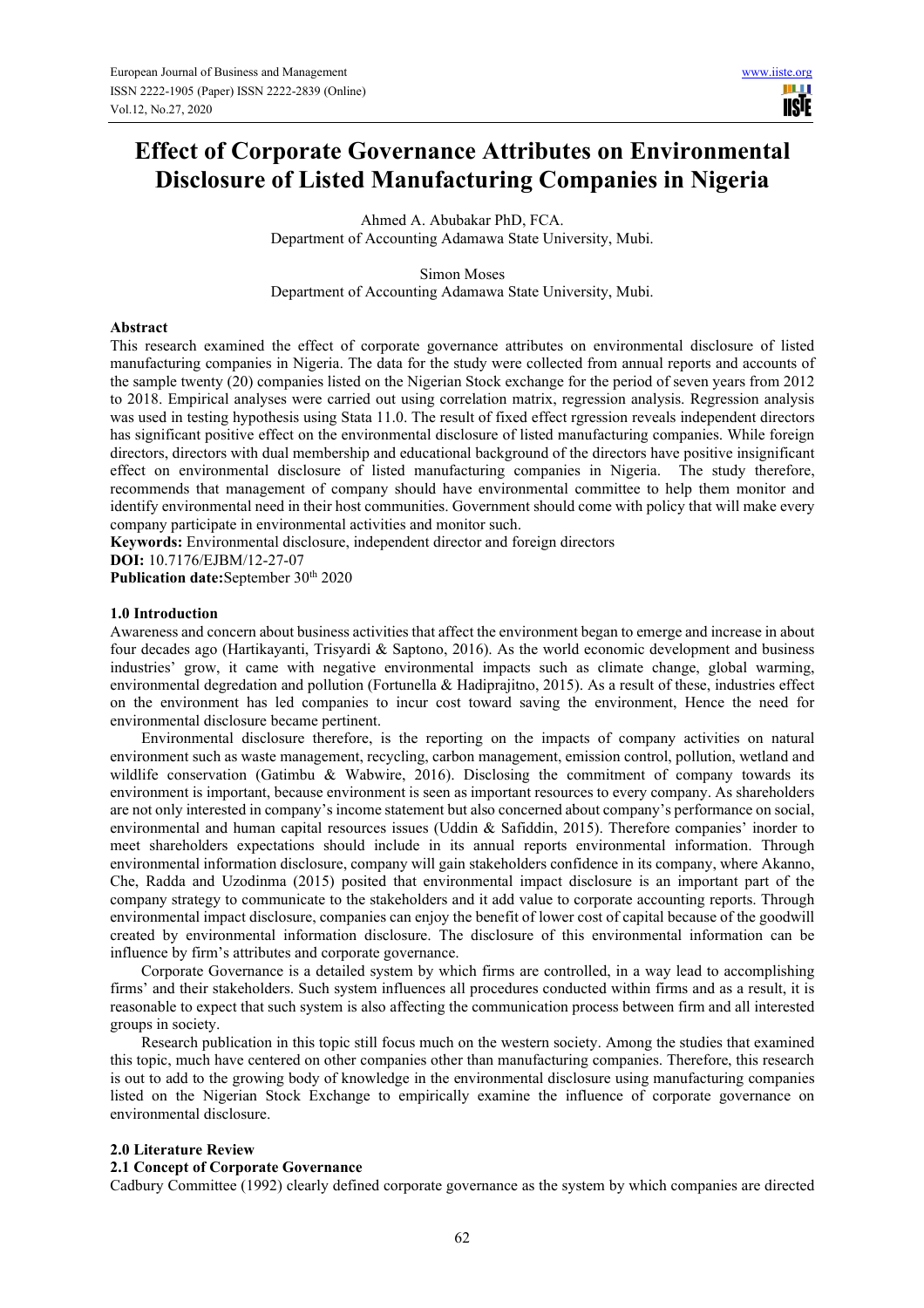and controlled. Aburaya (2012) noted that corporate governance is concerned with internal aspect of company, such as internal control and board structure, and external aspect such as relationship with shareholders and other stakeholders. Farinba (2013) started that corporate governance is the precise way in which monitoring devices are set up and fulfil their role in a particular organisation. Elsakit and Worthington (2014) asserted that corporate governance is a detailed system by which firm are control, in a way that leads to accomplishing firm and their stakeholders' goal. The existence of corporate governance is to protect the interest of stakeholders. As posited by the defination above the system is the combination of mechanisms which ensures that the management i.e. the agent runs the firm for the benefit of one or several stakeholders the pricipals.

## **2.2 Concept of Environmental Disclosure**

Soliman (2013) viewed environmental disclosure as a disclosure of additional information in addition to mandatory informations. Every company published its financial statement yearly which shows the performance of a company. They are some information that companies must disclosed on their financial statements such as income statement, statement of financial position, accounting policies and others as requiered by general accepted accounting principle (GAAP). In order to make the financial statement look more roburst in the sight of stakeholders, it is pertinent to disclose the performance of company about its host environment. That is the effect of company's activities on the environment, how do the company intend to remedy such effects, how do they wish to bring development to the community. As conceived by the above author, attaching the aforementioned data to annual reports, portray that a company is voluntarily disclosing information about social and environment. However, environmental disclosure in some countries is been made mandtory while some countries environmental disclosure is optional but it however help in greening corporate report.

Setyawan and Kamilla (2015) defined environmental disclosure as a disclosure made by the company to the stakeholders in form of reports on environmental acvtivities undertaken by the company. A company that seeks continuinity into perpetuity and good performance must consider its stakeholder by being legitimate company. This can be achieved through proper care and disclosure of that environmental information to the stakeholders.

Environmental disclosure is the strategic way taken by the management of an organization inorder to capture community perception towards their operations by making environmental data available on company's annual report. It is strategic because environmental disclosure in must countries is on voluntary basis, it is the decision of a company to disclose information that relate to environment. Any company that seeks to achieve good performance and sustainability should not ignore the benefits to engage in social approach (Alkhili & Ansi, 2012). Oba and Fodio (2012) disclosure on environmental issues can be considered as element of good corporate governance. Melina (2012) by disclosing information regarding company's environmental practices may be beneficial to a company's reputation than their actual environmentally friendly performance. Disclosure of environmental performance in an annual report is to show the level of accountability and corporate transparency to investors and other stakeholders (Setyawan & Kamilla, 2015).

## **2.3 Corporate Governance and Environmental Disclosure**

Stakeholders concern about the quality of environment has motivated companies to employ more environmental friendly activities and operations (Adinehzahdeh, Jaffar, Shukor & Abdulrahman, 2018). As a result of this concern and presure from stakeholders have awaken corporate governance to embrance environmental disclosure in their decision making. It is believed that corporate governance influences environmental disclosure. This statement has been supported by Ajibolade and Uwuigbe (2018) that good corporate governance can be seen through environmental disclosure. Where they opposed that corporate social and environmental disclosure appear to be one of the most important news worldwide governance practices with many governance principles now recognizing the importance of addressing issues regarding the wellbeing of the society. Agency theory also started that there exist a relationship between corporate governance and environmental disclosure because they are both considered as control mechanism. Adinehzahdeh et al (2018) avered that effective board members are influential in making crucial decisions about environmental compliance and strategies and therefore improve environmental performance.

## **2.4 Empirical Review**

Rabi (2018) examined board characteristics and environmental disclosure from Jordan. Data for the study were collected from annual reorts and accont of companies where multiple regression was used to analyse the data obtained. The finding that emerged from the study suggested positive significant relationship between board size and board ownership with environmental disclosure.

Trireani and Djajadierta (2016) looked at corporate governance and environmental disclosure in the Indonesian Mining industry. Data for the study were collected from annual reports and account of the sampled companies. Descriptive statistics was used to analse the data for the study. Result the study revealed that the extent of environmental disclosure made b these companies was moderate, and that there is a significant positive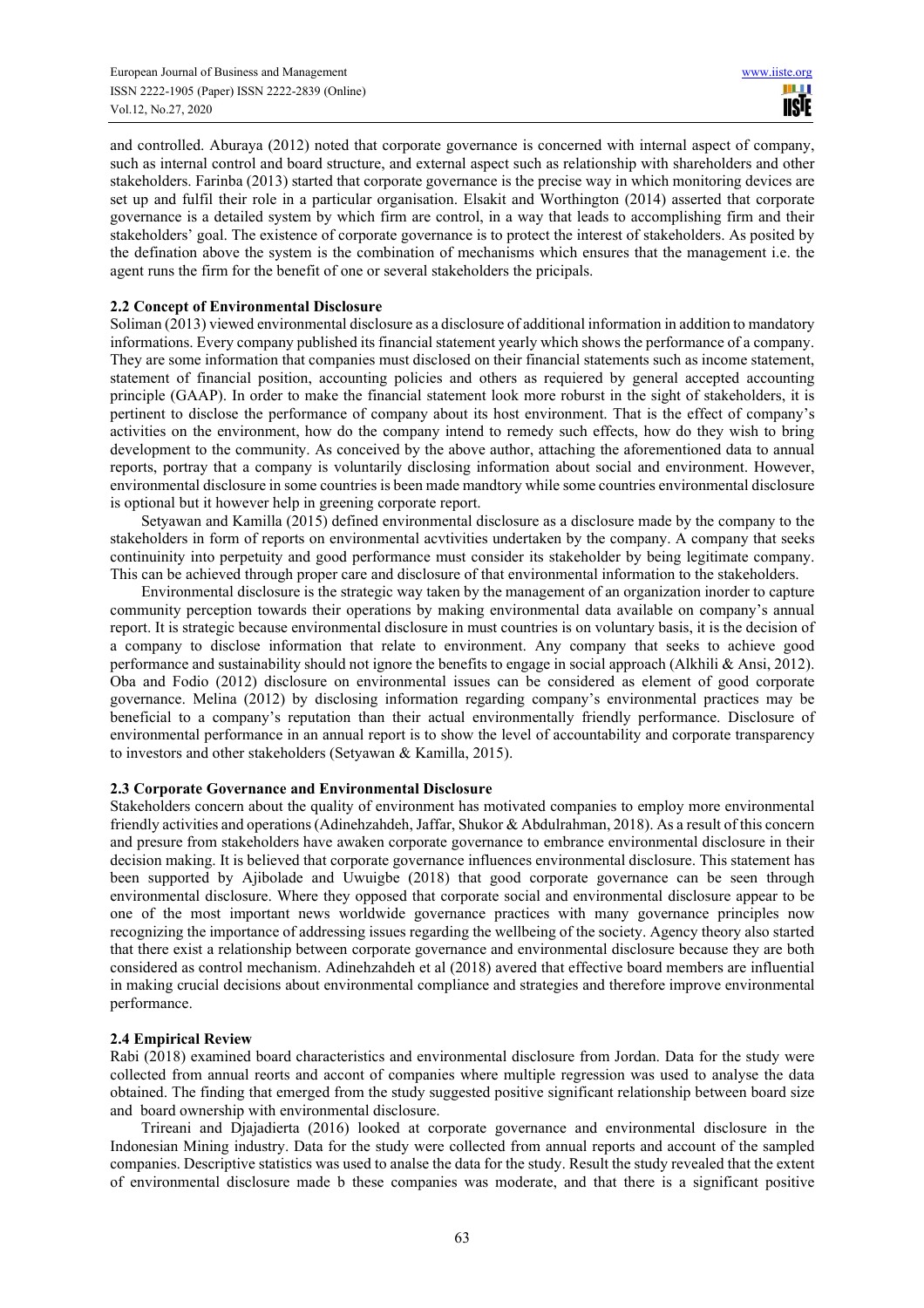relationship between size of board of directors, and the extent of environmental disclosure.

Ajibolade and Uwuigbe (2013) asssessed the effects of corporate governance on corporate social and environmental disclosure among listed firms in Nigeria. Annual reports ere used to collect data for the study. The data obtained were analysed using correlation and regression analysis. The study finding revealed a significant negative relationship between CEO dualit, and corporate social and environmental disclosure, while a significant relationship was recorded between non executive directors, board size, audit size and corporate socail and environmental disclosure.

Aburaya (2012) studied the relationship between corporate governance and environmental disclosure evidence from UK. Annual reports were used to collected data for the study. Multiple regressions were used to analyse data. The finding revealed corporate governance mechanism is significant at some categorical levels of environmental disclosure.

Emmanuel, Uwuigbe, Teddy, Tolulope and Eyotomi (2018) studied corporate diversity and corporate social and environmental disclosure of listed manufacturing companies in Nigeria. Annual reports were used to collect data for the study. Multiple linear regression were employed to analyse the data obtained where the study forwarded that board size, foreign directors and gender diversity have significant positive influence on environmental dfisclosure. On the other hand, there exist an insignificant positive influence beteen independent directors and environmental disclosure.

Akbas (2016) looed at the relationship between board characteristics and environmental disclosure of Turkish companies. Data were obtained from annual reports of companies listed on Turkish Stock Exchange. Regression analsis was perform to analyse the study data. The study suggested board size has a satistical relationship with the extent of environmental disclosure.

Masud, Nurrunnabi and Bae (2018) examined the effects of corporate governance on environmental sustainability reporting. Evidence from South Asian countries. The study considered three asian countries include Bangladash, India and Paistan. Data for the study were obtained from the annual the above three countries. Correlation matrix was used to analyse the data obtained. The finding suggested environmental social responsibility reporting has negative association with foreign ownership, board independence and board size.

Ofoegbu and Odoemelam (2018) examined corporate governance and environmental disclosure quality. The study were conducted in two countries include South Africa and Nigeria. The study data were extracted from annual reports and account of sampled companies from the two contries. Both descriptive and multivariate regression was used to comparatively analyse the data obtained. The result suggested a more significant positive association between board characteristics and environmental disclosure in South Africa and less relevance association in Nigeria. Also the result support that independence arragement may serve as bounding mechanism in weak reporting environments, suggesting a sustantive relationship between board independence and the regulatory framework.

Aliyu (2018) looked at board characteristics and environmental reporting in Nigeria. The study obtained data from annual reports of companies listed on the Nigerian Stock Exchange. Multiple regression models were used to analyse data for the study. The study revealed significant positive relationship between board independence and corporate environmental reporting. Similarly, a positive relationship between board meeting and corporate environmental reporting. However, there is no significant relationship between other hypothesis variables.

Ahmad and Nosahare (2015) examined directors' culture and environmental disclosure practices of companies in Malaysia. Data were collected from companies' annual reports and account. Multiple regressions were used to analyse the study data. The results uncovered significant relationship between environmental disclosure and board dominated by Bumipitra directors, board dominated by foreign directors.

#### **2.5 Theoritical Framework**

For purporse of this research three theories will be reviewed which will include; agency theory, legitimacy theory and stakeholder theory out of which the study will be underpin to one theory.

#### **2.5.1 Agency theory**

Agency theory was developed by Jessen and Meckling in 1976 in which they said agency theory is the theory on how the governance of the company is based on the conflict of interest between the company owners, its managers and major providers of debt financing. In line with this premise Mohamad, Olfa and Fauzi (2014) are of views that agency theory ia all about the conflict of interest between shareholders and creditors, between shareholders and managers. Where they further explained that the theory was developed on the contractual relationship between shareholders and creditors and managers. In the same vein, Crowther and Renu Jatana (n.d) emphasied agency theory that managers should act as custodians of the rganisation and its operational activities and places upon them the burdern of managing in the best interest of the owners of business. According to this theory all other stakeholders are irrelevant and if they benefit from the then this is coincidental to the activities of the activities of management in running the business to serve shareholders (Crowther and Renu Jatana, n.d). This focused on shareholders alone as the intended beneficieries of a business has been questioned cosiderably from many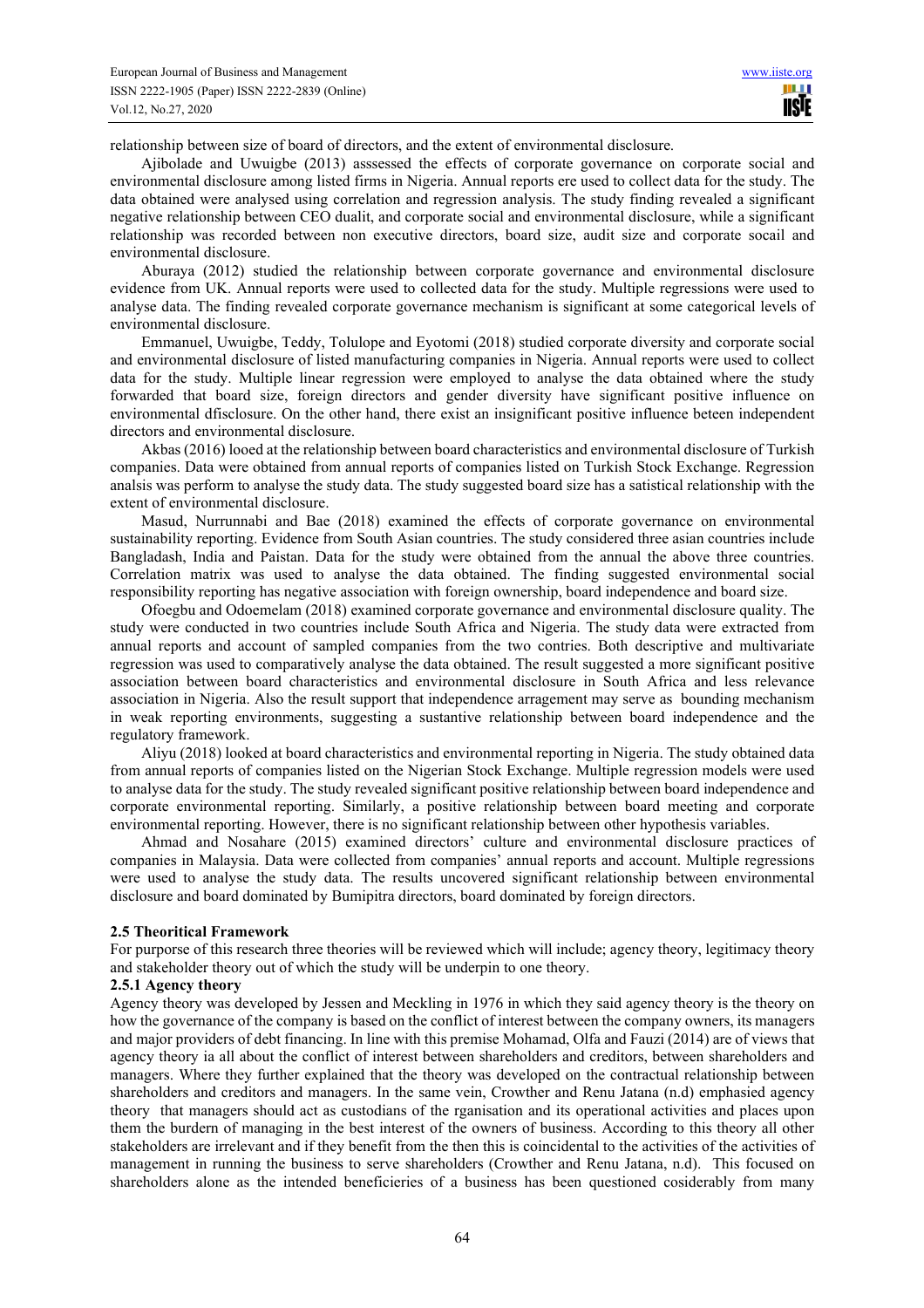perspectives, which argued that it is either not the way in which a business actually run or that it is a view which does not meet the needs of society in General. Mohamad, Olfa and Fauzi (2014) the agency theory captures the firms as a legal entity, node a set of contract formal or informal or an agency relationship partners that composed it.

Cadbury committee (1992) stated that agency theory literature provides a fframework to study the relationship between corporate governance variables and corporate social responsibility disclosure since both can be considered as control mechanism. Emmanuel et al. (2018) avered that agency theory creates a structure that link corporate diversity to social, environmental reporting. This theory expresses the interplay of contractual agreement that exists between an agent and the owners of the investment.

Agency theory has been critized on the ground that it focused on only on principle and one agent while they are parties that could affect the success of business.

## **3.0 Methodology**

This study adopts ex-post facto research design. The population of this study comprised of sixty (60) quoted companies on the NSE as at 31<sup>st</sup> December, 2018. The choice of these manufacturing companies is because of its role in economic development and manufacturing sector is one of the vibrant sectors in the NSE. Also the activities of manufacturing company can directly affect the environment. The sample size of this study is twenty (20) manufacturing companies listed on the Nigerian stock exchange. The sample size was arrived at by using non purposes sampling method (purposive). Where the researcher set a standard that a company must posses before selection which include company must be listed on NSE during period of study, a company must have complete annual reports for the period of study (data availability). The source of data for this study is secondary sources. Annual reports and accounts of the selected companies were used to extract data on firm characteristics, corporate governance and environmental disclosure. The study used secondary source of data. The used of secondary data is justified because of its objectivity and quantitative nature of the study. The dependent variable of the study is the environmental disclosure was measured using disclosure index. The independent variable of the study is firm attributes and corporate governance

| <b>Variables</b>                | <b>Measurements</b>                                                       |  |
|---------------------------------|---------------------------------------------------------------------------|--|
| <b>Dependent Variable</b>       |                                                                           |  |
| <b>Environmental Disclosure</b> | Disclosure indices                                                        |  |
| <b>Independent Variables</b>    |                                                                           |  |
| Foreign directors               | Proportion of foreign directors on the board                              |  |
| Educational background of the   | Number of directors with relevant qualification in the field of business  |  |
| director                        |                                                                           |  |
| Director with dual directorship | Proportion of director that seat on the board of other companies to total |  |
|                                 | directors                                                                 |  |
| Independent directors           | Proportion of independent directors to total directors                    |  |
| <b>Control Variables</b>        |                                                                           |  |
| Firm age                        | Number of years since the firm foundation                                 |  |
| Firm size                       | Log of total assets                                                       |  |

|  | Table 1 Variable of the Study and their Measurements |
|--|------------------------------------------------------|

Source: Authors computation

## **3.1 Model Specification**

For the purpose of this research work, the following model was made available; ENVDit= βo+ β1FORGit+β2EGBDit+ β3DUDSit +β4INPDit + β5FRMAit + β6FRMSit +℮it Where; ENVD= environmental disclosure  $β<sub>o</sub>$ = intercept  $β_1 - β_6$ = coefficient of the independent variables FORG= foreign director EGBD= educational background of directors DUDS= directors with dual membership INPD= Independent Directors on the board FRMA= firm age FRMS= firm size

e= error term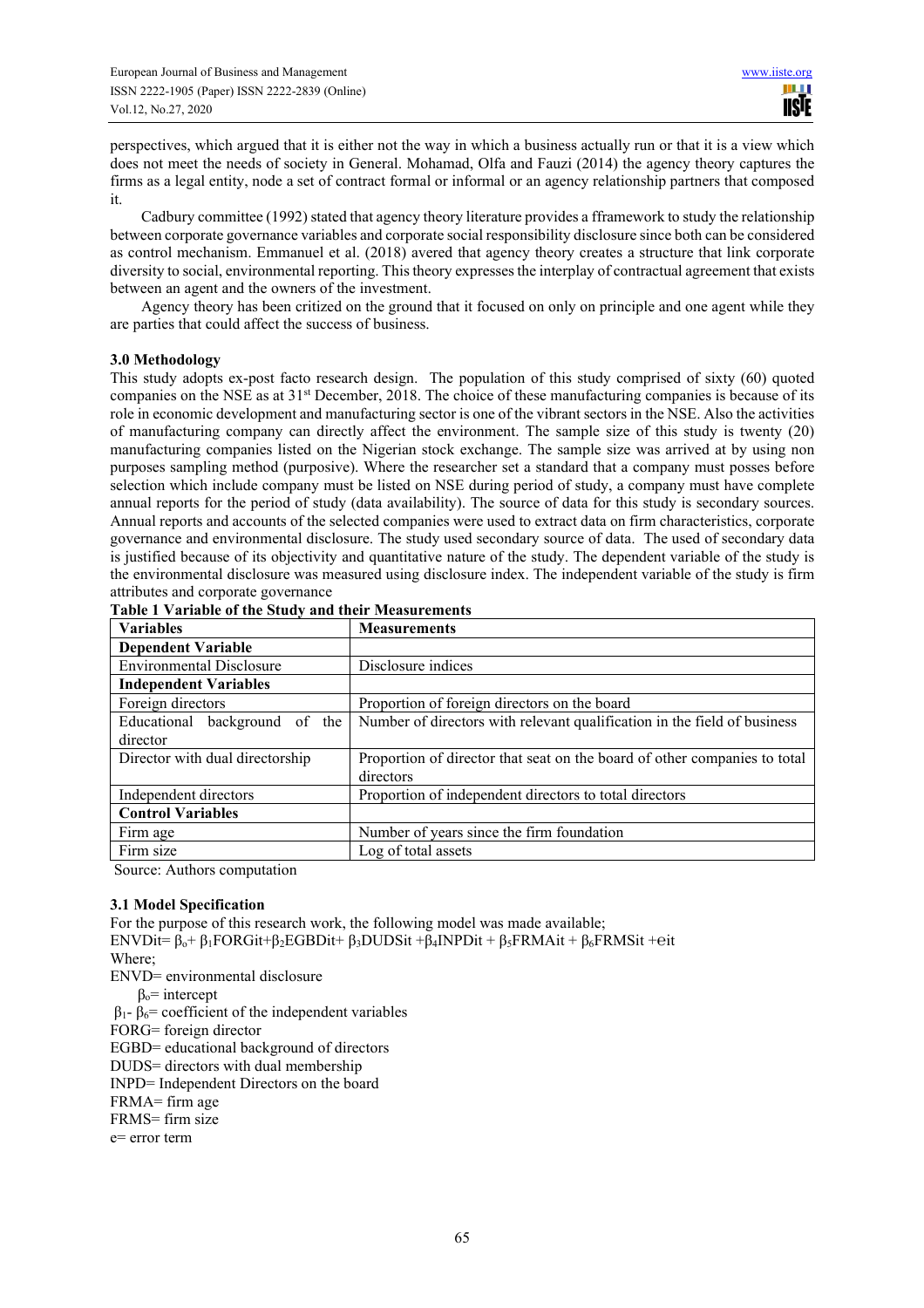| Vaiables    | Coefficient    | <b>Standard Error</b> | t-value | P-value |
|-------------|----------------|-----------------------|---------|---------|
| <b>INPD</b> | 0.4546343      | 0.2198461             | 2.07    | 0.042   |
| <b>FORG</b> | 0.1861968      | 0.1342064             | 1.39    | 0.169   |
| <b>DUDS</b> | 0.1655113      | 0.1132774             | 1.46    | 0.148   |
| <b>EDBG</b> | 0.0699051      | 0.0454975             | 1.57    | 0.129   |
| <b>FRMA</b> | 0.0137161      | 0.0044708             | 3.07    | 0.003   |
| <b>FRMS</b> | 0.0065995      | 0.131006              | 0.50    | 0.616   |
| <b>CONS</b> | $-0.662215$    | 0.3378931             | $-1.95$ | 0.054   |
| R-SQUARE    | <b>WITHIN</b>  |                       |         | 0.3968  |
|             | <b>BETWEEN</b> |                       |         | 0.1488  |
|             | <b>OVERALL</b> |                       |         | 0.1518  |

## **3.2 Results and Discussions TABLE 2 FIXED EFFECT REGRESSION RESULT**

Source: Authors' computation using stata 11.

From the table above which present the fixed effect regression result between corporate governance and environmental disclosure. The overall  $\mathbb{R}^2$  of 0.15 indicates that about 15% of variation in the dependent variable is been explained by the variation in the independent variables (INPD, FORG, DUDS & EDBG). Independent director is found to have positiv significant impact on the environmental disclosure. This finding agrees with Fortunella and Hadipajitno (2015) and dispute with the findings of Emmanuel et al. (2018). Foreign directors, directors with dual membership and educational background of directors have positive insignificant impact on environmental disclosure. This implies that three proxies of corporate have nothing to do with environmental disclosure. the control variables firm age has positive impact on environmental disclosure that is to say as firm grow old, it also increases disclosure. Lastly firm size has positive insignificant impact on environmental disclosure.

### **4.0 Conclusion**

From the result and discussion, the study concludes that an independent director has positive significant impact on the environmental disclosure of listed manufacturing companies in Nigeria. However, proportion of foreign directors, educational background of the director and proportion of independent directors have positive insignificant impact on environmental disclosure of listed manufacturing companies in Nigeria.

#### **5.0 Recommendation**

The study recommended based on the findings of the study that companies should have more independent directors on their board as their decisions will always favor firm's existence. Moreso, companies should have environmental committee, that will help them identify the need of their host environment

## **References**

- Aburaya, R. (2012). The Relationship Corporate Governance and Environmental Disclosure: UK Evidence. *Durban Thesis, Durban University.avalable at Durban E-thesis online*. 1-475.
- Akanno, S.A., Che, F., Radda, A. & Uzodinma. (2015). Pattern of CorporateSocial and Environmental Disclosure in nigeria. *international journal of business and financial management research , 3*, 71-82.
- Akbas, H.E. (2016). The relationship between board characteristics and environmental Disclosure: evidence from Turkish listed companies. *South East Europian journal of economics and business,* 11(2): 7-19.
- Ajibolade, S.O. & Uwuigbe, U. (2013). Effect of Corporate Governance on Corporate Social and
- Environmental Disclosure among Listed Firms in Nigeria. *European Journal of Business and Social Sciences,* 2(5):76-92.
- Ahmad, A.C. & Noskhare, O. (2015). Directors Culture and Environmental Disclosure Practices f Companies in Malaysia. *International Journal of Business and Technopreneurship,* 5(1):99-114.
- Aburaya, R. (2017). Corporate Environmental disclosure and Corporate Governance. A Critical Review. *Journal of Empirical Research in Accounting and Auditing*, 4(1): 25-53.
- Aliyu, U.S. (2019). Board Characteristics and Corporate Environmental Reporting in Nigeria.*Asian Journal of Accounting Research*, 4(1): 2-17
- Dibia, N.O. &Onwuchekwu, J.O. (2015).Determinant of Environmental Disclosure in Nigeria. A Case Study of Oil and Gas Companies*. International journal of Finance and Accounting,* 4(3):145-152.
- Elsakit, O.M. and Worthington, A.C. (2014). The impact of corporate characteristics and Corporate governance on corporate social and environmental disclosure: A literatureReview. *International journal of business and management,* 9(9)
- Emmanuel, O., Uwuigbe, U., Teddy, O., Tolutope, I. & Eyitomi, G.A. (2018). Corporate Diversity and Corporate